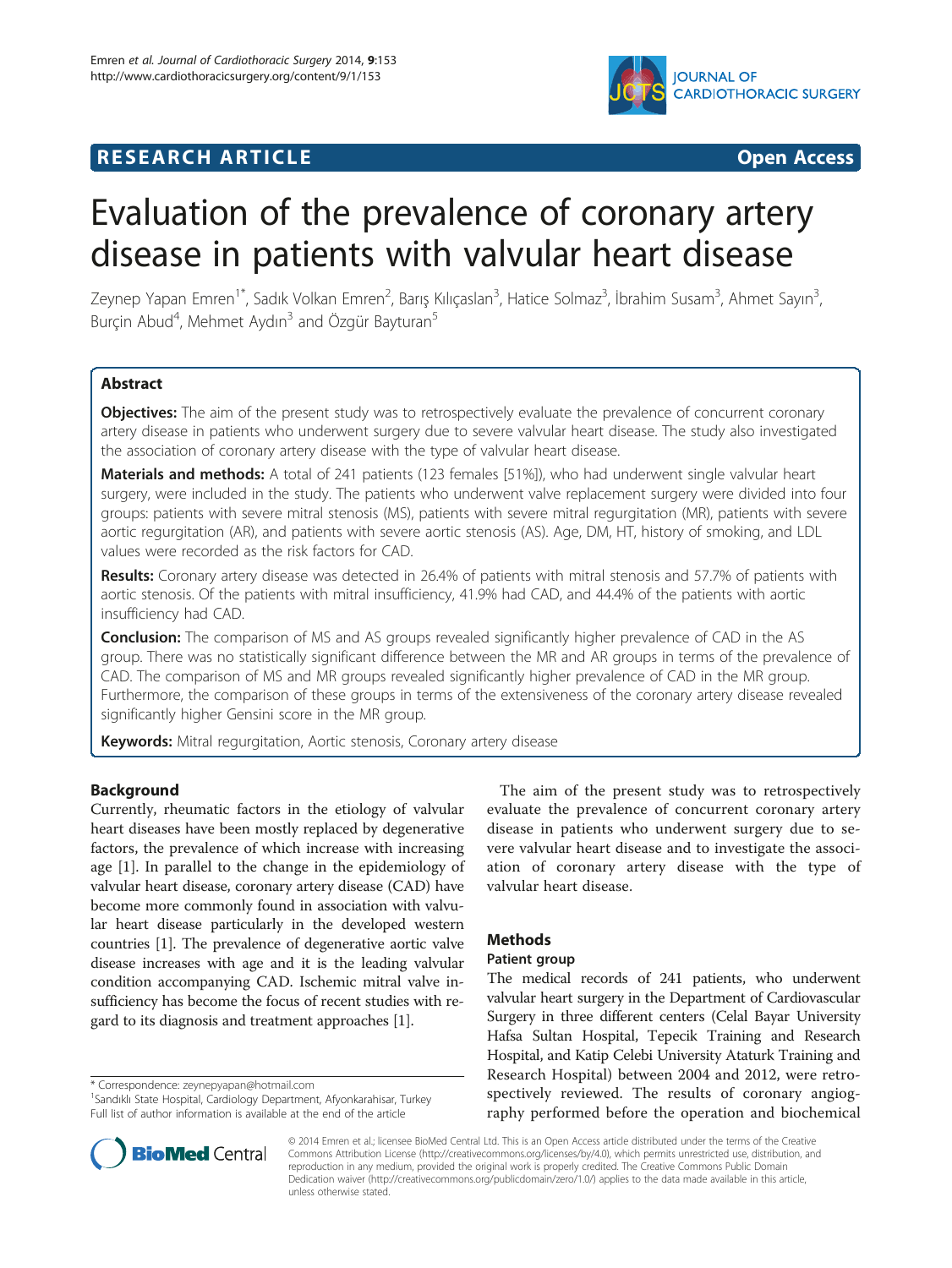parameters were evaluated. The patients were divided into four groups: patients with severe mitral stenosis (MS), patients with severe mitral regurgitation (MR), patients with severe aortic regurgitation (AR), and patients with severe aortic stenosis (AS). In addition, cardiovascular risk factors of the patients (age, gender, hypertension, smoking, diabetes mellitus) were recorded. The study was approved by the ethics committee of the Celal Bayar University Faculty of Medicine.

The patients who underwent multiple valvular heart surgery, patients aged below 18 years, patients who did not undergo coronary angiography, patients with mitral regurgitation whose transthoracic echocardiographic findings suggestive of ischemic etiology (ischemic left ventricular dysfunction, regional dysfunction of the LV myocardium, eccentric MY vs.), patients with mild and/ or moderate valvular heart disease, re-operated cases due to prosthesis valve dysfunction, those with a previous history of valvular repair and balloon valvuloplasty were excluded from the study.

## Coronary angiography

The coronary angiography results were considered normal in the absence of plaques, irregular contour, ectasia, and slow flow in all epicardial coronary arteries (including lateral branches); however, coronary artery disease was defined as the presence of at least one of the abovestated conditions. The Gensini scoring system was used to evaluate the severity of CAD [\[2](#page-4-0)]. According to this scoring system, angiographic severity of the lesion was rated as follows: 1 point =  $0-25\%$ , 2 points =  $25-50\%$ , 4 points = 50-75%, 8 points = 75-90%, 16 points = 90-99%, and 32 points = 100% completely occluded vessel. The severity score was multiplied by the segment location multiplying factor (left main coronary artery lesion = 5 points, proximal left descending branch and left circumflex artery lesion = 2.5 points, middle left descending artery lesion = 1.5 points, first diagonal branch and the branches of obtus marginalis, and right coronary artery lesion = 1 point, and second diagonal and left circumflex artery posterolateral branch lesion = 0.5 points), and the results were summed to yield the Gensini score for each patient group.

## Statistical analysis

SPSS for Windows IBM SPSS Statistics 20 software package was used in the statistical analyses. The continuous variables were expressed as mean ± standard deviation, and non-continuous variables were expressed as proportion. The Student's t-test was used in the comparison of quantitative data with normal distribution, and chi-square test was used in the comparison of qualitative data. Oneway ANOVA test was used in the comparison of multiple groups. The Kolmogorov-Smirnov test was used to test whether the variables were normally distributed. The Pearson's correlation coefficient was used in the correlation analysis. P values <0.05 were considered statistically significant.

## Results

A total of 241 patients (123 females [51%]), who underwent valvular heart disease, were included in the study. The study included 72 patients (29.9%) who underwent MVR due to severe mitral stenosis, 93 patients (38.6%) who underwent MVR due to severe mitral regurgitation, 40 patients (16.6%) who underwent AVR due to severe aortic stenosis, and 36 patients (14.9%) who underwent AVR due to severe aortic regurgitation. The demographic features of the patients are presented in Table [1.](#page-2-0) The Gensini scores in patients with DM and HT were found to be higher compared to patients without DM or HT ( $p = 0.012$ ) and 0.026, respectively).

The coronary angiography results of the patients are presented in Table [2](#page-2-0). There was significant difference between the groups in terms of the presence of CAD  $(p = 0.01)$ . The prevalence of CAD was higher in patients with AS when compared to patients with MS ( $p = 0.002$ ). The prevalence of CAD was higher in patients with MR when compared to patients with MS ( $p = 0.02$ ). Although the difference between the groups in terms of the Gensini score did not reach statistical significance, the patients with MR had significantly higher Gensini score compared to patients with MS  $(2.97 \pm 8.75$  versus  $11.02 \pm 25.26$ , p = 0.005). CABG surgery was performed in addition to valvular heart surgery in 25% of the patients in the AS group, 12.9% of the patients in MR group, 8.3% of the patients in MS group, and 16.7% of the patients in AR group.

There was significant difference between the groups in terms of left ventricular ejection fraction ( $p = 0.03$ ). In Pearson's correlation analysis, LDL value was found to be correlated with the Gensini score  $(R = 0.171, p = 0.008)$ . There was no significant correlation between the Gensini score and fasting blood glucose level ( $p = 0.85$ ). There was inverse correlation between LVEF and the Gensini score  $(p < 0,001$  R =  $-0,373$ ). There was no significant correlation between pulmonary hypertension and the Hensini score ( $p = 0.20$ ).

## **Discussion**

The previous studies have reported various prevalence rates for coronary artery disease in patients with valvular heart disease [\[1](#page-3-0)[,3](#page-4-0)-[12](#page-4-0)]. However, there is no study in the literature that compared the patients with valvular disease as separate groups. In the present study, the patients who underwent valve replacement surgery due to severe valvular heart disease were evaluated in four different groups: patients with severe mitral stenosis, patients with severe mitral regurgitation, patients with severe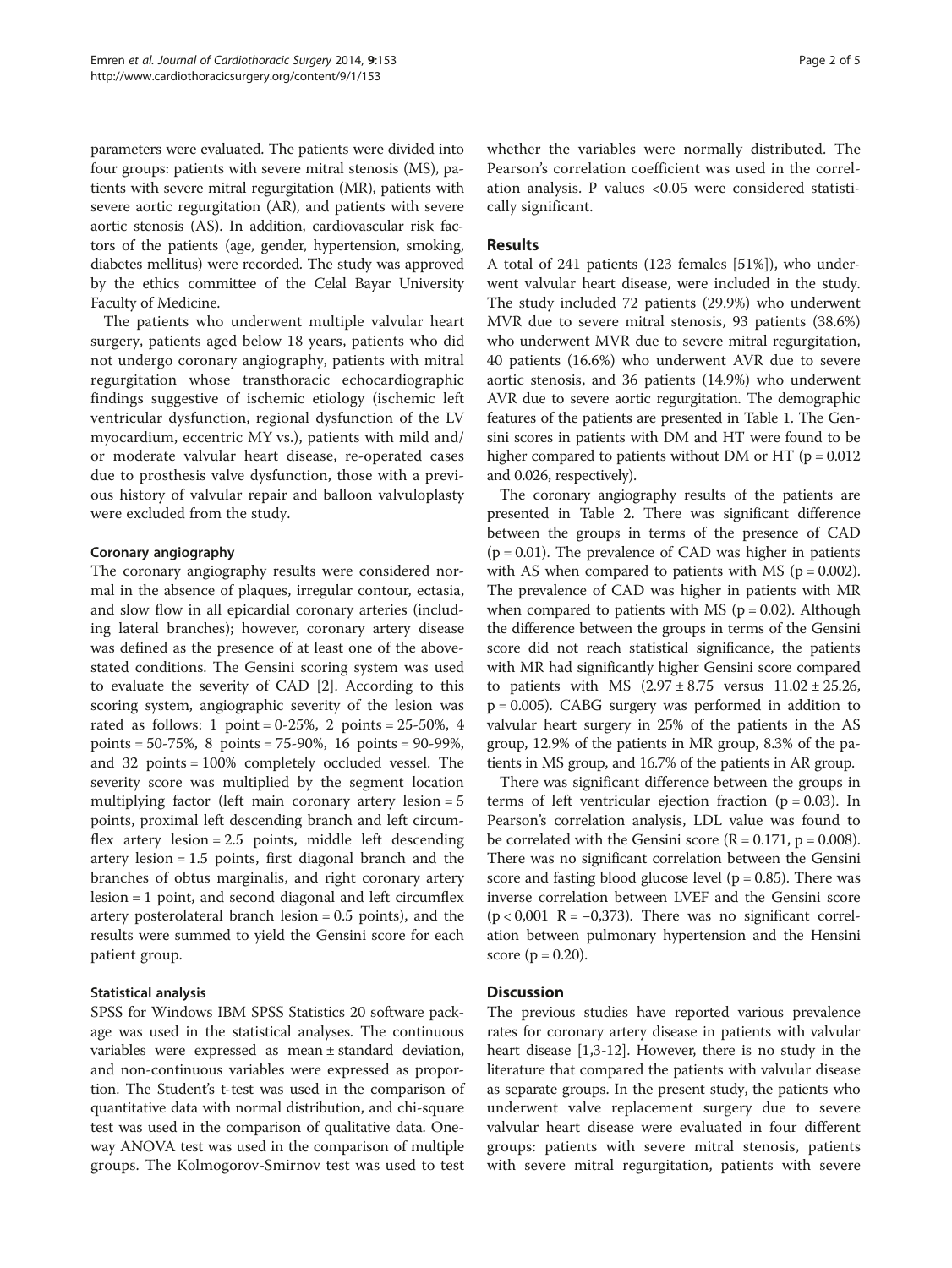|                        | $MS$ (MVR) (n = 72) | $MR$ (MVR) (n = 93) | AS (AVR) $(n = 40)$ | AR (AVR) $(n = 36)$ | P value |
|------------------------|---------------------|---------------------|---------------------|---------------------|---------|
| Age                    | $52.23 \pm 10.05$   | $56.62 + 12.07$     | $63.52 + 13.36$     | $55.19 + 14.21$     | 0.000   |
| HT (%)                 | 5(15.6)             | 15 (46.9)           | 7(21.9)             | 5(15.6)             | 0.008   |
| DM (%)                 | 20 (18.7)           | 47 (43.9)           | 22(20.6)            | 18 (16.8)           | 0.284   |
| History of Smoking (%) | 22(27.5)            | 28 (35)             | 15(18.8)            | 15 (18.8)           | 0.547   |
| TG (mg/dL)             | $116.18 \pm 65.85$  | $147.84 + 95.40$    | $143.32 + 95.17$    | $147.38 + 75.42$    | 0.087   |
| LDL (mg/dL)            | $14.25 + 32.06$     | 112.37 + 37.05      | 122.87 + 39.35      | $114.88 + 31.36$    | 0.468   |

<span id="page-2-0"></span>Table 1 The demographic features of the study patients

HT, hypertension; DM, diabetes mellitus; TG, triglyceride; LDL, low-density lipoproteins; MS, mitral stenosis; MR, mitral regurgitation; MVR, mitral valve replacement; AS, aortic stenosis; AR, aortic regurgitation; AVR, aortic valve replacement.

aortic regurgitation, and patients with severe aortic stenosis. There was significant difference in terms of the prevalence of CAD when the groups were compared with each other and as a whole. In the study by Bozbas et al., out of 346 patients who underwent surgery due to rheumatic heart disease, 218 (63%) underwent coronary angiography, and 18.8% of the patients were found to have CAD [[1\]](#page-3-0). In the study by Chun et al., 82 patients with MS underwent CAG, and 21 patients (26%) were found to have CAD [\[7\]](#page-4-0). Similar studies on patients with aortic stenosis reported a 56% prevalence rate for CAD [[8,9\]](#page-4-0). In the study by Shaikh et al. that evaluated 144 patients who underwent replacement of mitral valve, aortic valve or both, there was evidence for severe CAD in 32.9% of the patients who underwent MVR, 31.9% of the patients who underwent AVR, and 25% of the patients who underwent the replacement of both valves [\[10\]](#page-4-0). In the present study, 26.4% of patients with MS, 42% of the patients with MR, 57.5% of the patients with AS, and 44.4% of the patients with AR had CAD, a finding similar to that reported in the literature.

The atherosclerosis plays a role in the etiology of aortic stenosis as it already does in the etiology of CAD. Age-related calcification of the aortic valve is the most common cause of AS in the adult population [\[11](#page-4-0)]. The presence of calcific valve disease is associated with 50% increased risk of cardiovascular death and myocardial infarction even in the absence of valvular obstruction [[12](#page-4-0)-[14\]](#page-4-0). Valvular calcification is mediated by proliferative and inflammatory processes including lipid deposition,

up-regulation of angiotensin converting enzyme activity, and infiltration of macrophages and T-lymphocytes [[11,12,15](#page-4-0),[16\]](#page-4-0). The risk factors for the development of calcific AS are similar to those involved in the development of vascular atherosclerosis. These risk factors include increased LDL-cholesterol and lipoprotein a, diabetes mellitus, smoking history, and hypertension. The retrospective studies have demonstrated slower progression rates in calcific AS with the administration of statin therapy [\[17-19](#page-4-0)], and this effect was further confirmed in an animal model [[20\]](#page-4-0). Therefore, there is a growing consensus that degenerative calcific AS shares common pathophysiological features and metabolic pathways with atherosclerosis that can be targeted to prevent or delay the progression of disease [[13,16,21](#page-4-0),[22\]](#page-4-0).

Furthermore, CAD plays a role in the etiology of MR. The disorders of the left ventricular papillary muscle are common causes of MR due to the fact that these muscles are supplied by the terminal portion of the coronary vascular bed and particularly sensitive to ischemia. The impairment in the coronary perfusion may result in papillary muscle dysfunction. A transient ischemia results in a temporary papillary muscle dysfunction and temporary MR [[23\]](#page-4-0). A sustained and severe ischemia in the papillary muscle results in papillary muscle dysfunction and scarring, and the development of chronic MR. The ischemic conditions more commonly affect the posterior papillary muscle compared to anterolateral papillary muscle. The ischemia in papillary muscle is mostly caused by coronary atherosclerosis. MR often develops in patients

|  | Table 2 The results of CAG in the study patients |  |  |  |  |  |  |
|--|--------------------------------------------------|--|--|--|--|--|--|
|--|--------------------------------------------------|--|--|--|--|--|--|

|                  | $MS$ (MVR) (n=72) | $MR$ (MVR) (n=93) | AS $(AVR)$ $(n=40)$ | AR (AVR) (n=36) | P value |  |
|------------------|-------------------|-------------------|---------------------|-----------------|---------|--|
| Presence of CAD* | 19 (26.4%)        | 39 (42%)          | 23 (57.5%)          | 16 (44.4%)      | 0.01    |  |
| Gensini score**  | $2.97 + 8.75$     | 11.02+25.26       | 11.20+28.26         | $7.55 + 16.98$  | 0.077   |  |
| CABG (%)         | 6(8.3%)           | 12 (12.9%)        | 10 (25%)            | 6(16.7%)        | 0.102   |  |
| LVEF $(% )$      | $54.93 + 7.45$    | $50.29 + 12.05$   | $53.12 + 10.30$     | $50.25 + 13.07$ | 0.03    |  |

CAG, Coronary artery angiography; MS, mitral stenosis; MR, mitral regurgitation; MVR, mitral valve replacement; AS, aortic stenosis; AR, aortic regurgitation; AVR, aortic valve replacement. CAD, Coronary artery disease; CABG, Coronary artery bypass graft; LVEF, Left ventricular ejection fraction. \*The prevalence of CAD was significantly higher in AS group compared to MS group (p=0.002). The prevalence of CAD was significantly higher in MR group compared to MS group (p=0.02).

\*\*The Gensini score was significantly higher in MR group compared to MS group (p=0.005).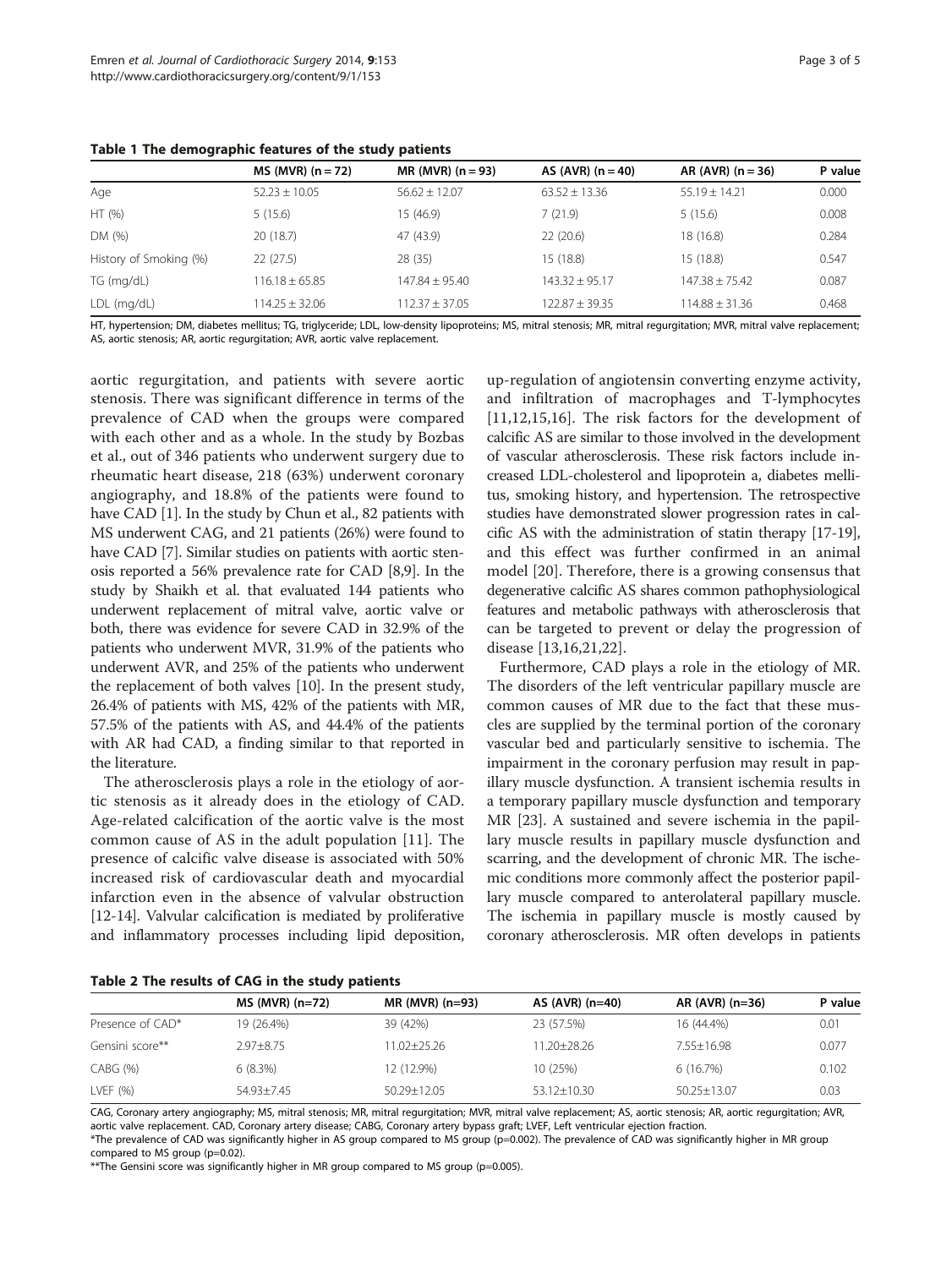<span id="page-3-0"></span>recovered from myocardial infarction [\[24,25](#page-4-0)]. The most common cause of regurgitation is regional dysfunction in the left ventricular myocardium at the base of the papillary muscle that results in incomplete leaflet coaptation. Ischemic left ventricular dysfunction and dilated cardiomyopathy are important etiological factors in the development of MR. The dilation of the left ventricle due to any reason including ischemia changes the spatial relation between the papillary muscles and chorda tendinea and therefore contributes to the development of MR [\[24-27](#page-4-0)]. A certain extent of MR is found in 30% of patients being considered for coronary artery bypass grafting. In these patients, MR is secondary to ischemic damage of the papillary muscles and/or enlargement of the mitral valve. MR develops in 20% of the patients following acute myocardial infarction, and the prognosis is poor in these patients even in the presence of mild MR [[28,29](#page-4-0)]. From this point of view, the present study investigated whether the prevalence of CAD significantly differed depending on the type of valvular heart disease. Different than the other studies, the present study compared all four groups in terms of the presence of CAD and found significant difference between the four groups. The prevalence of CAD was significantly higher in patients with AS when compared to patients with MS. The high prevalence of CAD in patients with AS reflects the role played by the atherosclerotic process in the etiology of AS. The prevalence of CAD was significantly higher in patients with MR when compared to patients with MS. The patients with MR are expected to have higher prevalence of CAD compared to patients with MS due to the fact that CAD plays a major in the etiology of MR.

In the study by Lacy et al., the patients were evaluated for the presence of concurrent CAD (50% or greater occlusion in at least one major coronary artery), they found that 31.3% of the patients with MS had CAD and 19% had occlusive CAD, and 36.3% of the patients with MR had CAD and 18% had occlusive CAD, and 58.9% of the patients with AS had CAD and 21% had occlusive CAD, and 36.6% of the patients with AR had CAD and 30% had occlusive CAD [\[30](#page-4-0)].

Sonmez et al. evaluated 760 patients who underwent valvular heart surgery, and they found occlusive CAD in 15.8% of the patients ( $p < 0.001$ ), and the highest prevalence rate was noted in patients with AS ( $p < 0.05$ ), a finding similar to that reported in the present study. The risk factor most commonly associated with CAD was the family history followed by DM, hyperlipidemia, HT, and smoking [[31](#page-4-0)]. In the present study, DM had the most significant association with CAD.

The prevalence rate reported in the present study for CAD is in general similar to that reported in the literature. Although the patients with AR had higher prevalence of CAD compared to patients with MR, the Gensini score

was found to be higher in patients with MR when compared to those with AR. The difference between the groups, however, did not reach statistical significance. The findings of the present study in terms risk factors for CAD are similar to those reported in the literature. The present study differ from the literature in that the patients in the present study were grouped based on the presence of severe valvular pathologies.

## Conclusion

In the present study there was significant difference between the groups in terms of the presence of CAD  $(p = 0.01)$ . The prevalence of CAD was higher in patients with AS when compared to patients with MS ( $p = 0.002$ ). The high prevalence of CAD in patients with AS reflects the role played by the atherosclerotic process in the etiology of AS. The prevalence of CAD was significantly higher in patients with MR when compared to patients with MS. The patients with MR are expected to have higher prevalence of CAD compared to patients with MS due to the fact that CAD plays a major in the etiology of MR. The findings of the present study in terms risk factors for CAD are similar to those reported in the literature.

#### Abbreviations

AR: Aortic regurgitation; AS: Aortic stenosis; AVR: Aortic valve replacement; CAD: Coronary artery disease; CAG: Coronary angiography; DM: Diabetes mellitus; HT: Hypertension; LDL: Low density lipoprotein; LVEF: Left ventricul ejection fraction; MR: Mitral regurgitation; MS: Mitral stenosis; MVR: Mitral valve replacement.

#### Competing interests

The authors declare that they have no competing interests.

#### Authors' contrıbutıons

ZYE and ÖB participated in the design of the study and draft the manuscript. SVE and BK helped in drafting of the manuscript and performing the statistical analysis. HS, AS and IS participated in study design and coordination. MA and BA helped in the screening of patient registries. All authors read and approved the final manuscript.

#### Acknowledgement

Thanks to Sabri Atay for writing this article in English, and also Selçuk Hatipoğlu for helping the statistical analysis of the study.

#### Author details

<sup>1</sup> Sandıklı State Hospital, Cardiology Department, Afyonkarahisar, Turkey.<br><sup>2</sup>Izmir Katin Celebi University, Ataturk Besearch and Training Hospital. <sup>2</sup>Izmir Katip Celebi University, Ataturk Research and Training Hospital, Cardiology Department, İzmir, Turkey. <sup>3</sup>Izmir Tepecik Research and Training Hospital, Cardiology Department, İzmir, Turkey. <sup>4</sup>Izmir Tepecik Research and Training Hospital, Cardiovascular surgery Department, İzmir, Turkey. <sup>5</sup>Manisa Celal Bayar University, Medical Faculty Hafsa Sultan Research Hospital, Cardiology Department, Manisa, Turkey.

#### Received: 4 June 2014 Accepted: 18 August 2014 Published: 2 September 2014

#### References

1. Bozbaş H, Yildirir A, Küçük MA, Ozgül A, Atar I, Sezgin A, Aşlamaci S, Korkmaz ME, Ozin B, Müderrisoğlu H: Prevalence of coronary artery disease in patients undergoing valvular operation due to rheumatic involvement. Anadolu Kardiyol Derg 2004, 4:223–226.